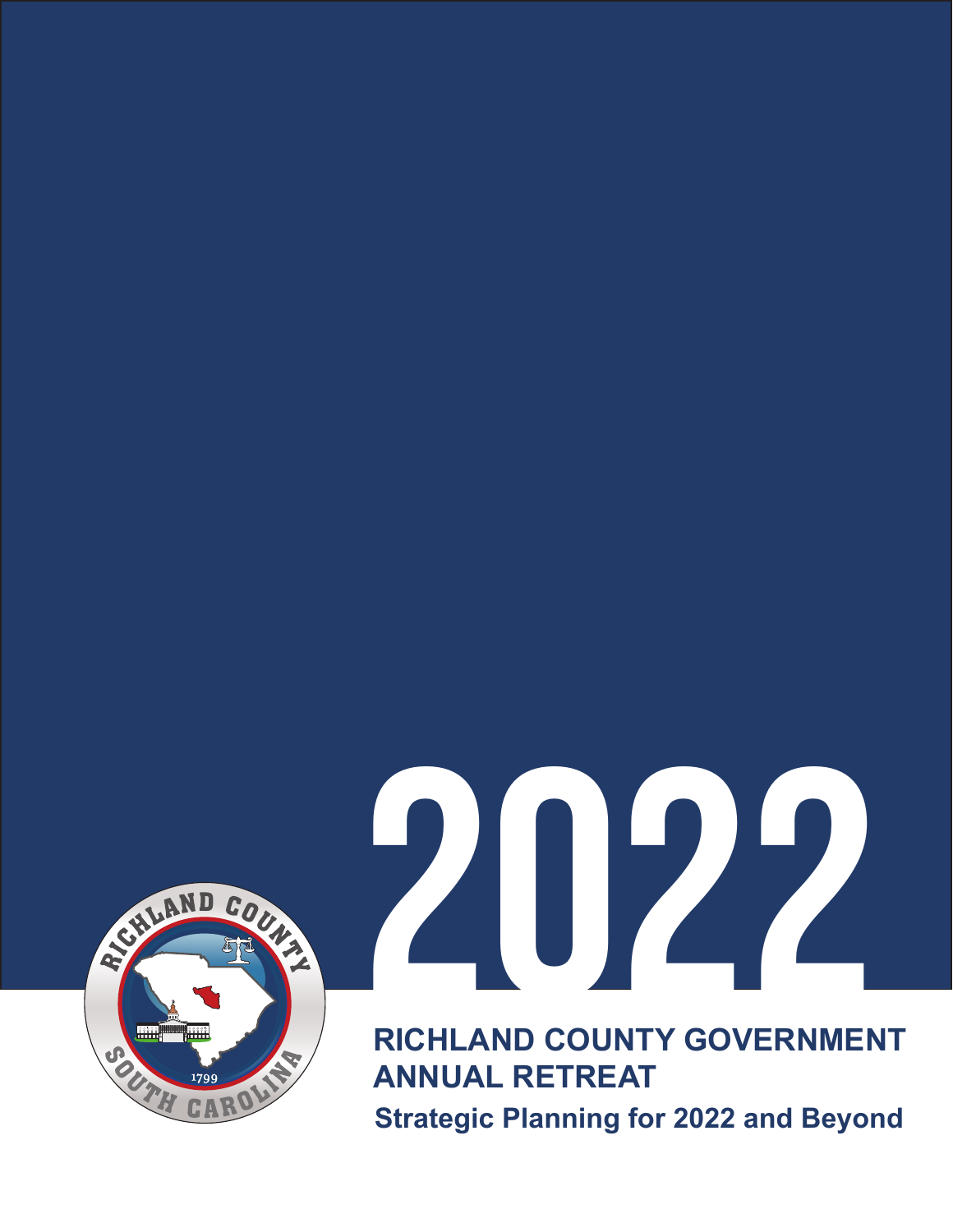

## **THURSDAY, JANUARY 27**

| 9 a.m.       | Welcome, Introductions, & Purpose<br>Chairman Overture Walker                            |
|--------------|------------------------------------------------------------------------------------------|
| 9:10 a.m.    | Session I<br>A. Strategic Plan<br>Presentation<br>i.<br><b>Baker Tilly</b>               |
| $10:25$ a.m. | 15 minute break                                                                          |
| $10:40$ a.m. | Session I Continued<br><b>B.</b> Strategic Plan<br>Council Breakout & Work Session<br>i. |
| 12 p.m.      | Lunch**                                                                                  |
| 1:30 p.m.    | Session II<br>A. Strategic Plan Continued                                                |
| 4:00 p.m.    | Debrief                                                                                  |

*Council may go into executive session as permitted under the SC Freedom of Information Act when discussing personnel, contractual matters, litigation, to receive legal advice, or for any other matter as permitted under the FOIA*